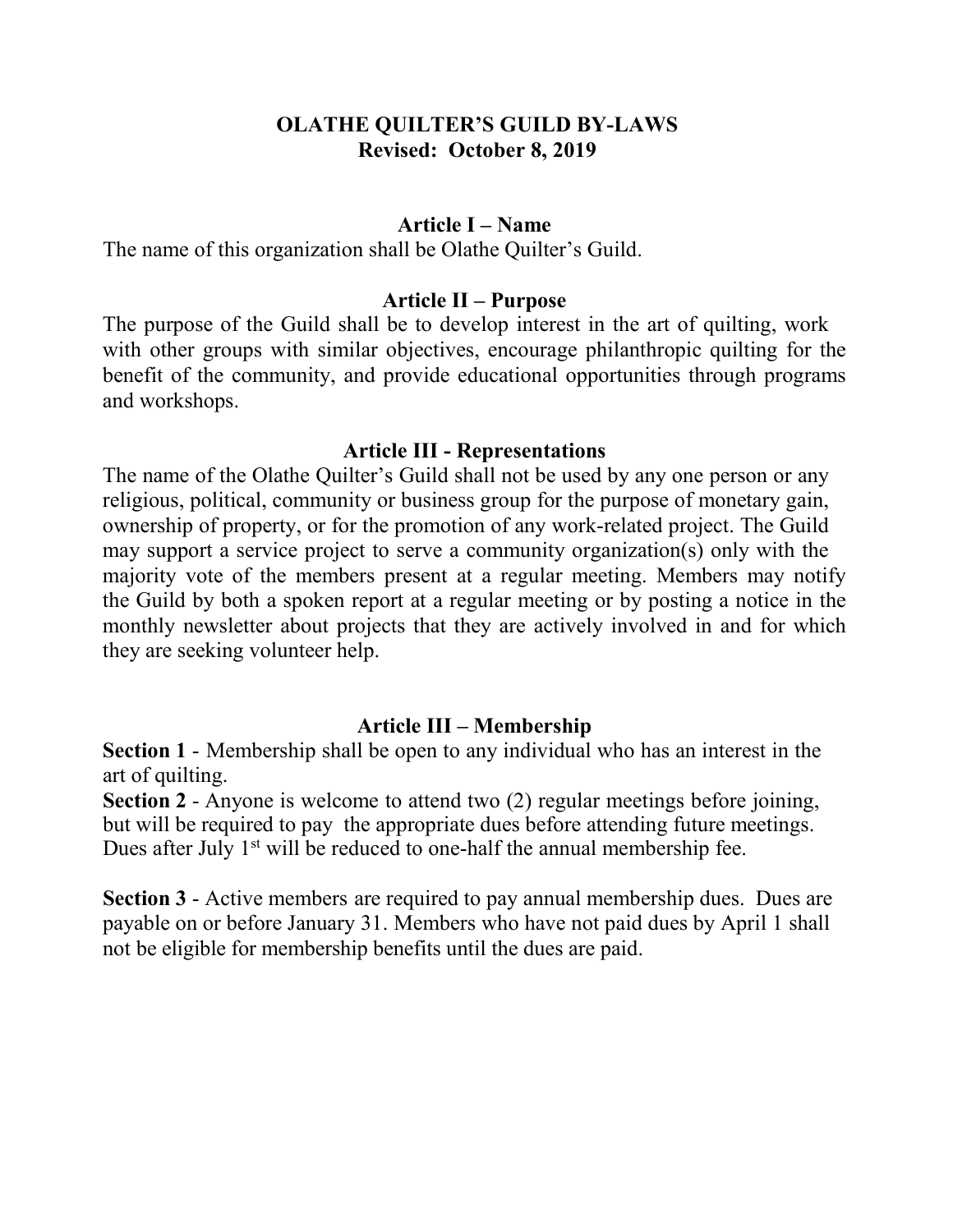# **Article IV – Officers**

**Section 1**- Executive Board:

Shall be composed of the elected officers and the immediate past-president (Advisor). Officers who miss more than two meetings annually without contacting a board member before the meeting when an absence occurs, or who do not fulfill the duties of their office, can be replaced by the Board for the good of the Guild. This action will only be taken after a conference between the Board and the officer in question.

## **Section 2** - Elected Officers:

The elected officers are President/Co-Presidents, Vice-President, Program, Program Elect, Secretary, Treasurer, Ways and Means, Ways and Means Elect, Historian, Public Relations, Membership and Newsletter Editor.

### **Section 3** - Term of Office:

Officers are elected to a one-year calendar term. They may be re-elected to an additional one-year term. No individual may hold the same office for more than two successive years.

## **Section 4** - Duties of Officers:

**President/Co-Presidents:** Shall preside over all meetings, appoint all special and standing committees, and serve as the Guild representative to the community. The President(s) shall serve as an advisor and a voting member of the Board during the year immediately following her/his last term as President.

**Vice-President**: Shall perform presidential duties in the absence of the President or at the President's request.

**Program**: Shall serve as the Program Chair.

**Program Elect**: Shall work in conjunction with the Program Chair on programs. On the second year, she/he shall hold office of Program Chair.

**Secretary:** Shall record and be the custodian of the minutes of the meetings. Responsible for the Guild correspondence and courtesy cards (death, hospital, new baby, wedding, etc.)

**Treasurer**: Shall collect and take charge of all dues and funds made available to the Guild. Shall also take charge and pay all bills approved by the Board upon presentation of receipt or statement. Shall keep a written account of all transactions in a book and receipts in a file belonging to the Guild. Audits will be performed by the Treasurer and Advisor. The outgoing and incoming Treasurer shall prepare a tentative budget for the new Board. Shall prepare an end of the year Statement of Condition to be available at the January meeting. Shall be responsible for the annual audit presentation to the Board before the installation of new officers in January.

**Ways and Means**: Ways and Means shall be responsible for raising money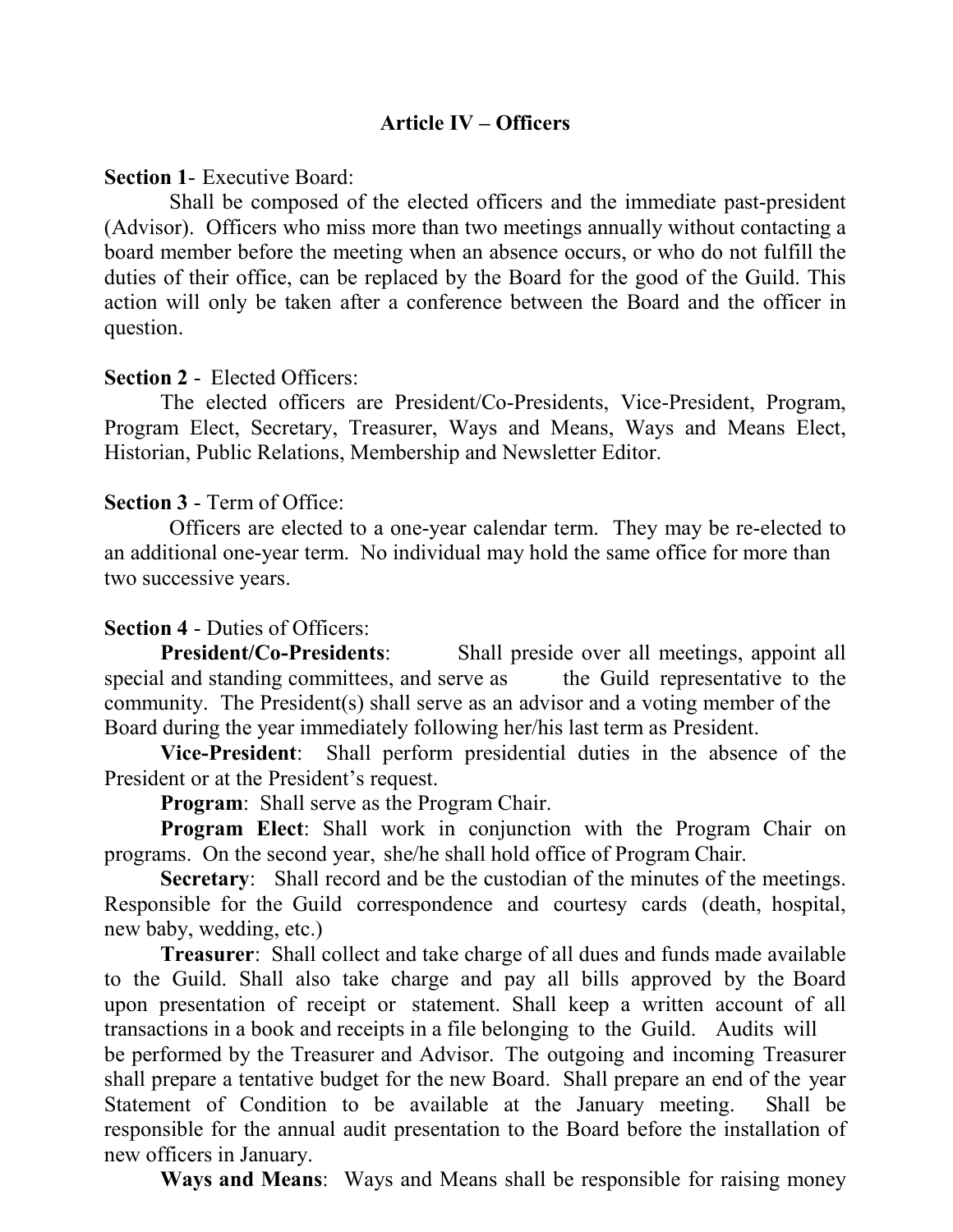for the general fund. They shall present ideas for fund-raising to be approved by the Board. The Ways and Means Committee will distribute instructions and oversee the project to completion. All Guild members will be encouraged to participate in these projects.

**Ways and Means Elect**: Shall work in conjunction with the Ways and Means chairperson in developing and overseeing fundraisers for the guild. On the second year, she/he shall become the Ways and Means chairperson.

**Historian**: Shall collect and preserve accounts of Guild activities, including appropriate memorabilia for the current year to be added to the records of past years.

**Public Relations**: Responsible for all social media. Post updates to the Guild's social media account(s), including but not limited to, pictures, statements about up-coming speakers and events. Responsible for all television, radio, Facebook, website and print media for speakers and events.

**Membership**: Shall be responsible for collecting and forwarding dues for all members to the Treasurer. Shall provide membership cards and guild information to new and renewing members. Responsible for collecting and distributing information from membership information form to the appropriate committees. Shall update the membership roster and forward it to the general membership.

**Newsletter Editor**: Shall prepare and distribute a monthly newsletter and maintain a record of all original newsletters.

Advisor (Immediate Past President): Shall advise on procedure for business meetings when necessary. Shall perform an annual audit with the Treasurer. The financial audit shall take place after the last meeting of the year and before the installation of new officers in January.

**Section 5** - Method of Election of Officers:

The Nominating Committee will conduct and coordinate the election of officers. Election of officers will be by a show of hands with a simple majority vote of those members in attendance. In the event of uncontested nominees/or slate of officers, their election may be accepted by acclamation. The Guild will accept signed proxy votes given to another Guild member if the member cannot attend the October meeting.

**Section 6** - Any member of the Guild is eligible to run for office.

**Section 7** - Offices left vacant due to resignation or other reasons before the end of the term of office shall be filled by nominations by the Board or from the floor at a meeting following the meeting at which the vacancy is announced, subject to approval of a majority of the members present at the meetings. Any officer not upholding the duties of their office or acting in a manner to the detriment of the Build may be asked to resign. The President shall appoint another member of the Board to assume the duties of the resigning officer in the interim.